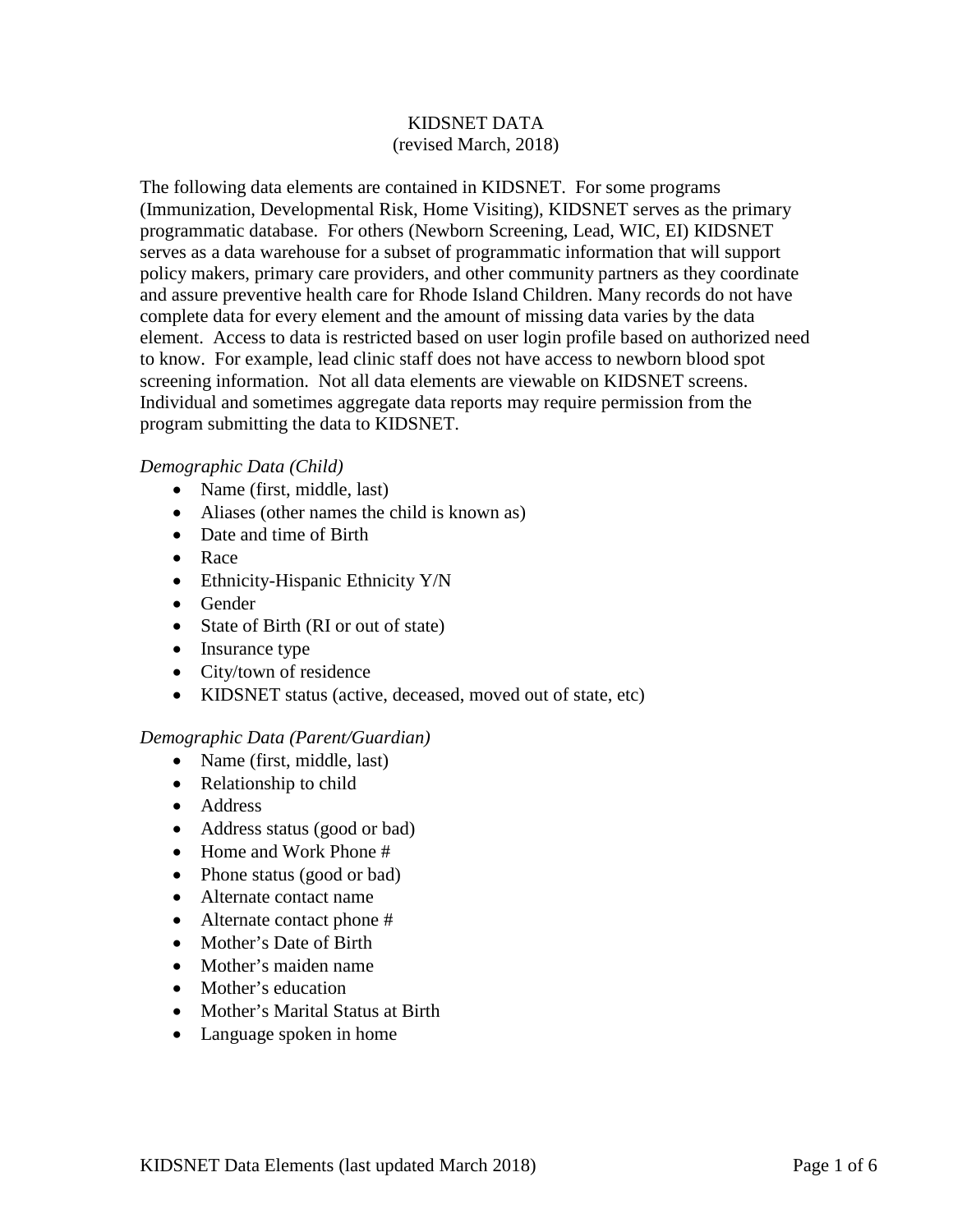## *Birth Information (from Level 1 Developmental Risk Assessment)*

- # Prenatal Care Visits
- Date Prenatal care began
- Birth hospital
- Delivery type (vaginal, c-section, etc)
- Type of anesthesia at delivery
- Birth weight
- APGAR Scores at  $1 \& 5$  minutes
- Gestational age / date of last menses
- # days in Neonatal Intensive Care Unit (NICU)
- Planned feeding type at discharge (breast, bottle, etc)
- $\bullet$  # births to mom
- $\bullet$  # other children living in home
- Who child lived with at birth (mother, father, both, etc.)
- Primary Care Provider (planned as of discharge, text field not coded)
- Parental Risk Characteristics (Substance abuse, DCYF, mental health, etc)
- Developmental risk summary
- Discharge date
- Developmental Disabilities and certain other established conditions
- Insurance type paying for delivery (Medicaid/private)

# *Newborn Screening (Blood Spot)*

- Specimen Drawn Date & Time
- Specimen #
- Date specimen received at lab
- Test result summary

# *Newborn Hearing Screening and diagnostic audiology*

- Screening test type
- Screening test date
- Screening test results
- Audiologist recommendation
- Date to act on audiologist recommendation
- Hearing loss risk factors (available in near future)
- Diagnostic testing date
- Audiologist
- Diagnosis
- Degree of hearing loss
- Reason for visit
- Tests Performed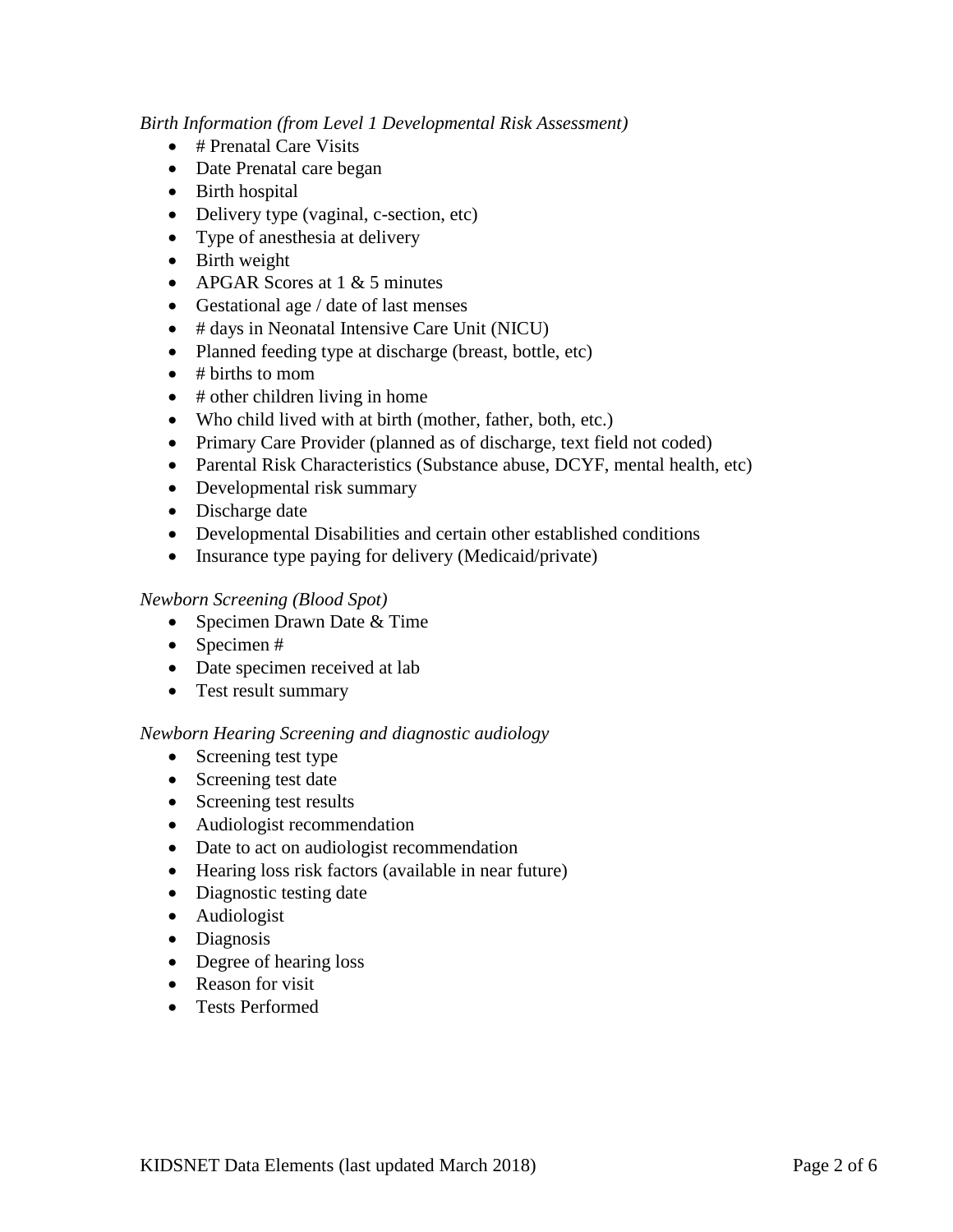## *Home Visits by First Connections Program*

- Reason for referral
- Referral source
- Reason not seen (refused, unable to contact, etc)
- Home Visit Agency (name, address, phone, fax)
- Home Visit Case Manager name
- Home Visit Region
- Home visit date(s)
- Home visit types (regular, enhanced, prenatal, postnatal)
- Home visitor type (RN, Social Worker, Paraprofessional)
- Home visit content
- Date of Lead Safe Practices education
- Developmental Screening Tests, Dates and Scores
- Feeding type (breast, bottle, etc) at time of visit
- Follow-up plan (revisit date, discharge, etc.)
- Insurance Program and #
- Discharge/close date

## *Immunization*

- Vaccine given (CPT code)
- Date Vaccine given
- Manufacturer lot # of vaccine given (currently only submitted on birth HepB)
- Valid or invalid dose
- Due dates for next immunizations in series
- Hepatitis B surface antigen status (HbsAg) of mother
- Vaccine for Children (VFC) indicator

## *Lead*

- Lead test type(s)
- $\bullet$  Lead test date(s)
- Lead test results
- MD ordering test (text field not coded)
- Environmental Lead Inspection date
- Inspection result
- Address inspected
- Date case opened and closed

## *Early Intervention*

- Agency name, address, fax, phone
- EI referral date (first and most recent)
- EI evaluation date (first and most recent)
- EI IFSP date (first and most recent)
- EI discharge date
- Discharge status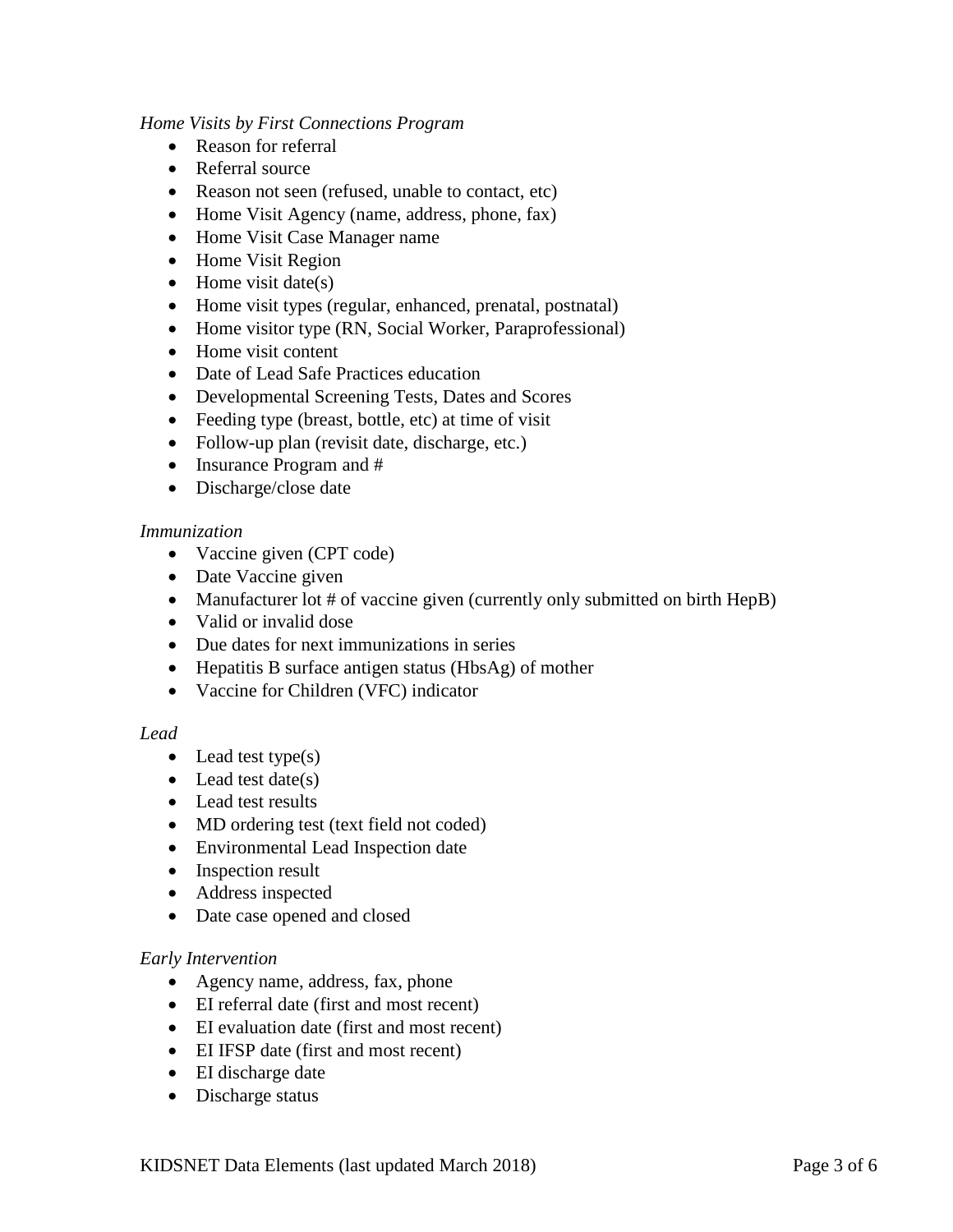*WIC*

- Clinic name, #, address, phone, fax
- Certification date
- Participant status (active, not active)
- WIC Category
- KIDSNET consent indicator
- WIC risk factors
- Visit dates
- Hemoglobin date(s), result(s)
- Hematocrit date(s), result(s)
- Height(s) and date(s) measured
- Weight(s) and date(s) measured

# *Healthy Weight (currently only available for WIC participants)*

- Height(s) and date(s) measured
- Weight(s) and date(s) measured
- Body Mass Index (BMI)
- Percentiles for height, weight, and BMI

# *DCYF (currently not viewable to most users)*

- Foster Parent name, address, phone
- Social Worker Name
- Indicator flag  $(Y/N)$

# *Birth Defects*

- Indicator flag (in Birth Defects database)
- Diagnosis (ICD-9 or 10 diagnostic code)
- Date of Diagnosis
- Reporting provider
- Chromosomal/genetic testing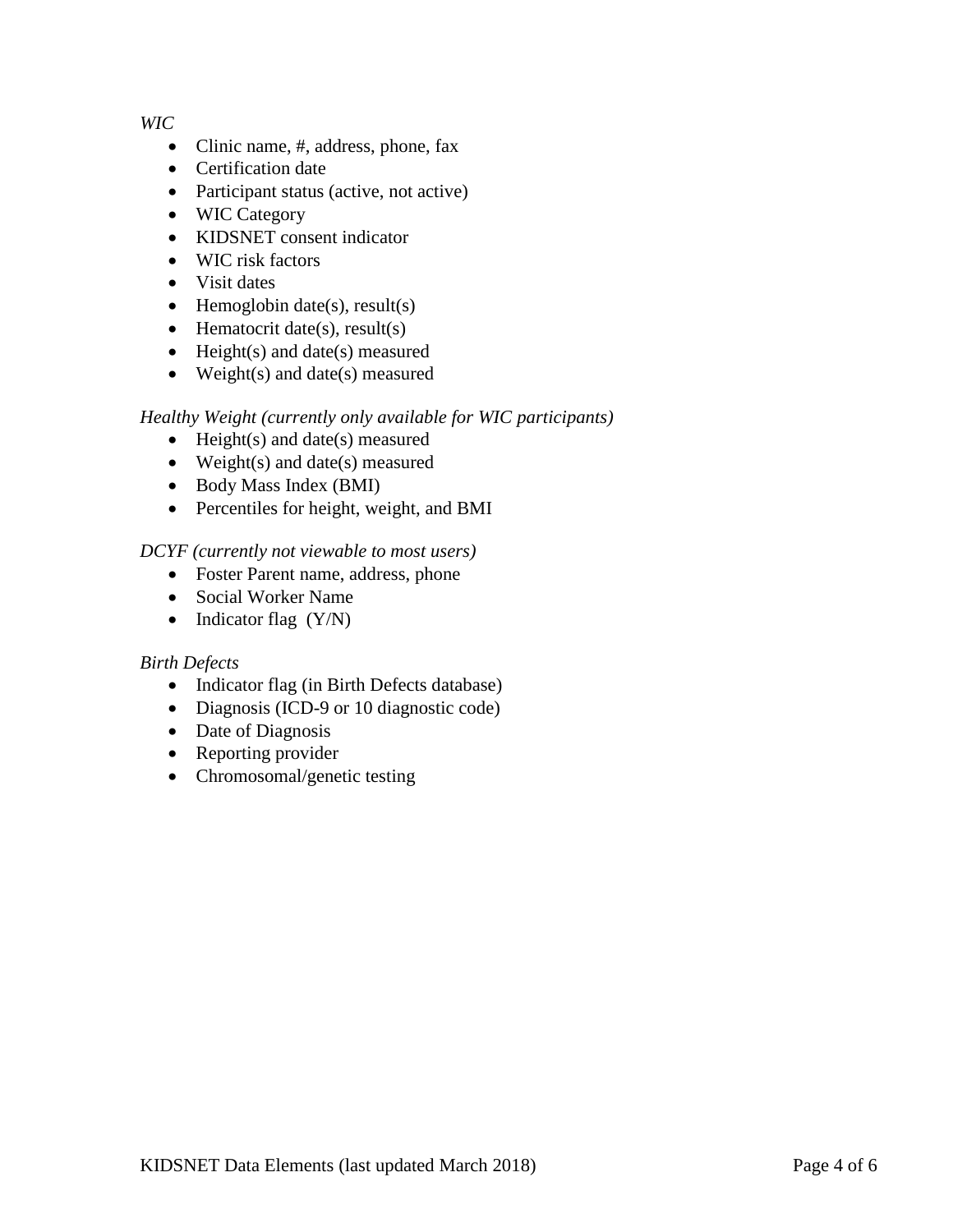## *KIDSNET State Supplied Vaccine (SSV) Practices*

- Practice Type (Family Practice, Pediatrician, walk-in treatment, etc)
- Practice name, address, phone #
- Date practice certified as an SSV site
- Vaccine Delivery hours available
- Health care vaccine providers at practice (name & license#)
- Method of immunization data submission (bar code, electronic, HL7)

#### *ID Numbers (used for matching data and searching)*

- Electronic birth certificate system #
- RI State File # (birth certificate)
- Delivery Hospital Medical Record # (child)
- Delivery Hospital Medical Record # (mother)
- Developmental Risk Assessment #
- Newborn Hearing Screening (RIHAP) #
- KIDSNET child ID#
- Early Intervention (EI) #
- Family Outreach (Home Visit) #
- Lead Program #
- $\bullet$  WIC#

#### *KIDSNET User Information*

- User Profile (example: provider, school nurse teacher)
- User Group (example: Waterman Pediatrics, Scituate Schools)
- User name
- Last log in date
- # of screens accessed
- # and type of reports run

#### *Asthma Breathe Easy Referrals*

- Referral date
- Inspection address
- Asthma control level
- Suspected asthma triggers
- Asthma program enrollment
- Asthma ICD-9 or 10 code
- Public/ section 8 housing
- Forced hot air heat
- Housing code violations
- Inspection date
- Inspection results